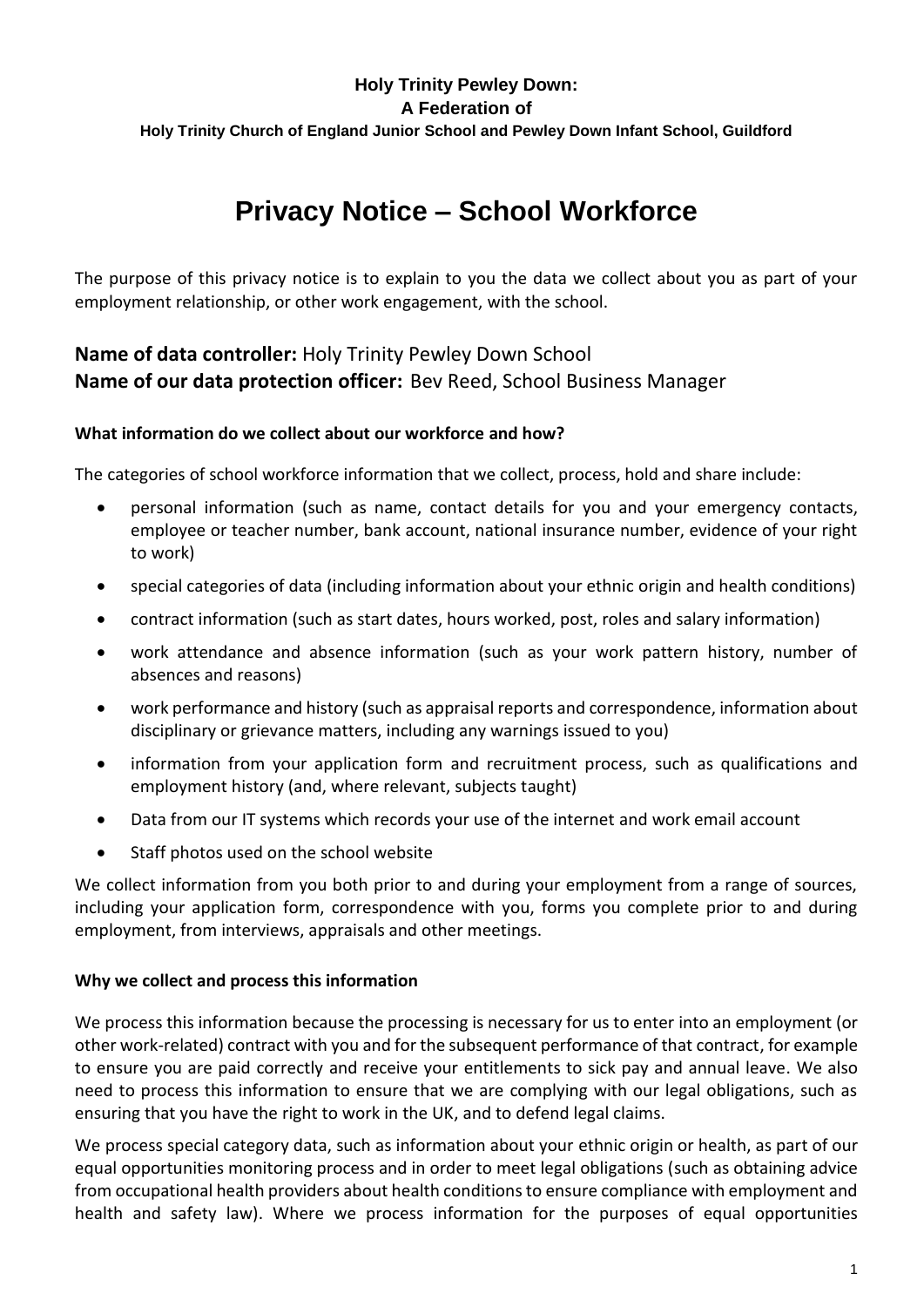monitoring, this information is collected only with the express consent of employees. Consent may be withdrawn by an employee at any time.

We use other school workforce data to manage the day-to-day operation of the school, where processing is necessary for the purposes of the legitimate interests of the employer. In relying on legitimate interests, we first consider the necessity of processing the data when balanced against the interests, rights and freedoms of the individual. These legitimate interests include:

- To manage recruitment processes and respond to reference requests
- To inform the development of recruitment and retention policies
- To keep records of employee performance and work history, including training and appraisal records, to ensure acceptable standards of conduct are maintained and to manage training and career progression
- To manage absence effectively
- To manage day-to-day HR administration
- To enable the development of a comprehensive picture of the workforce and how it is deployed

We do not make employment decisions based on automated decision-making.

If we wish to process your personal data for a new purpose we will inform you of any additional processing.

#### **Collecting this information**

Whilst the majority of information you provide to us is mandatory, some of it is provided to us on a voluntary basis. In order to comply with data protection legislation, we will inform you whether you are required to provide certain school workforce information to us or if you have a choice in this.

#### **Storing this information**

We hold school workforce data securely in your personnel file, in electronic records within our HR system and also in other IT systems, including email.

Your information is stored in accordance with a data retention schedule, the full version of which is available to view on request from Bev Reed.

In summary we retain most records relating to your employment on your personnel file for six years after employment has ended.

Evidence of your right to work in the UK is retained on your personnel file for two years after employment has ended, in accordance with Home Office recommendations.

Allegations of a child protection nature remain on file until normal retirement age, or 10 years from the date of the allegation, if longer, in accordance with statutory guidance.

Identity documents obtained for the purposes of undertaking a Disclosure and Barring Service check are only retained until the results of the check have been received.

#### **Who we share this information with and why**

Your information will be shared with school staff with an HR or recruitment responsibility and managers within your area of work or department.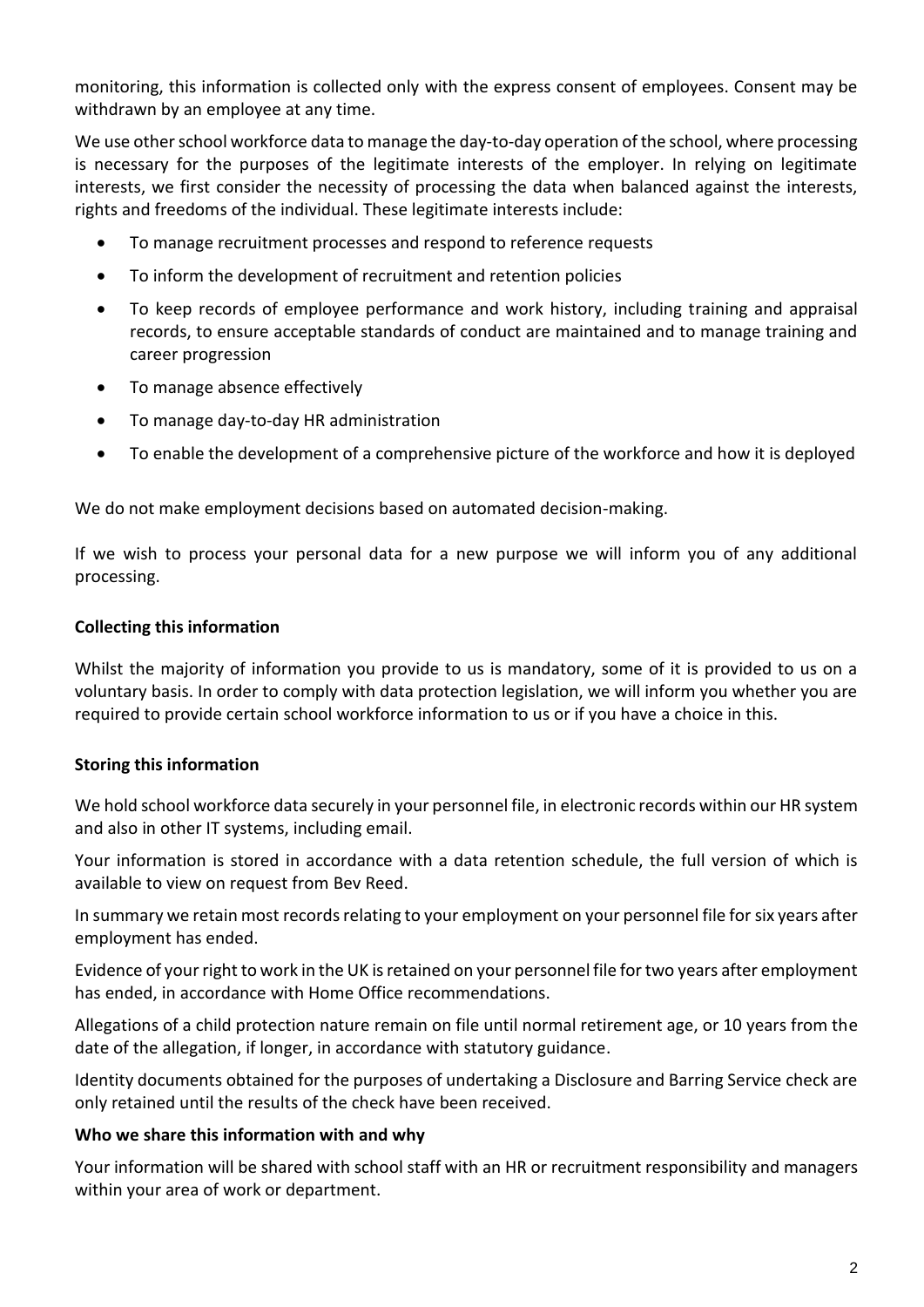We do not share information about workforce members with anyone without consent unless the law and our policies allow us to do so.

Beyond the school, we share your information when necessary with the local authority, in order to comply with legal obligations and statutory guidance regarding the safeguarding of children and young people.

We also share personal data with the Department for Education (DfE) on a statutory basis. This data sharing underpins workforce policy monitoring, evaluation, and links to school funding / expenditure and the assessment of educational attainment. See the section below on 'Department for Education data collection requirements' for further detail.

## **Other third parties**

We will also share your data with certain third parties to fulfil legal requirements, obtain or provide necessary information or because the third party processes data on our behalf. These third parties include:

- Your previous employers in order to undertake pre-employment checks
- The Disclosure and Barring Service in order to undertake pre-employment checks and follow-up checks during employment
- Suppliers and consultants that provide us with a service, such as occupational health, HR or legal services
- Trade unions or any other representative acting on your behalf
- Ofsted
- SCC Payroll Bureau who process our payroll
- Iris connect

When we appoint third parties to process data on our behalf, the third party is also required to process the data lawfully and fairly and in a manner that ensures appropriate security of the data, using appropriate technical or organisational measures to protect against unauthorised or unlawful processing and accidental loss.

We do not transfer your data to countries outside the European Economic Area.

# **Department for Education data collection requirements**

The DfE collects and processes personal data relating to those employed by schools (including Multi Academy Trusts) and local authorities that work in state funded schools (including all maintained schools, all academies and free schools and all special schools including Pupil Referral Units and Alternative Provision). All state funded schools are required to make a census submission because it is a statutory return under sections 113 and 114 of the Education Act 2005.

To find out more about the data collection requirements placed on us by the Department for Education including the data that we share with them, go to [https://www.gov.uk/education/data-collection-and](https://www.gov.uk/education/data-collection-and-censuses-for-schools)[censuses-for-schools.](https://www.gov.uk/education/data-collection-and-censuses-for-schools)

The department may share information about school employees with third parties who promote the education or well-being of children or the effective deployment of school staff in England by:

- conducting research or analysis
- producing statistics
- providing information, advice or guidance